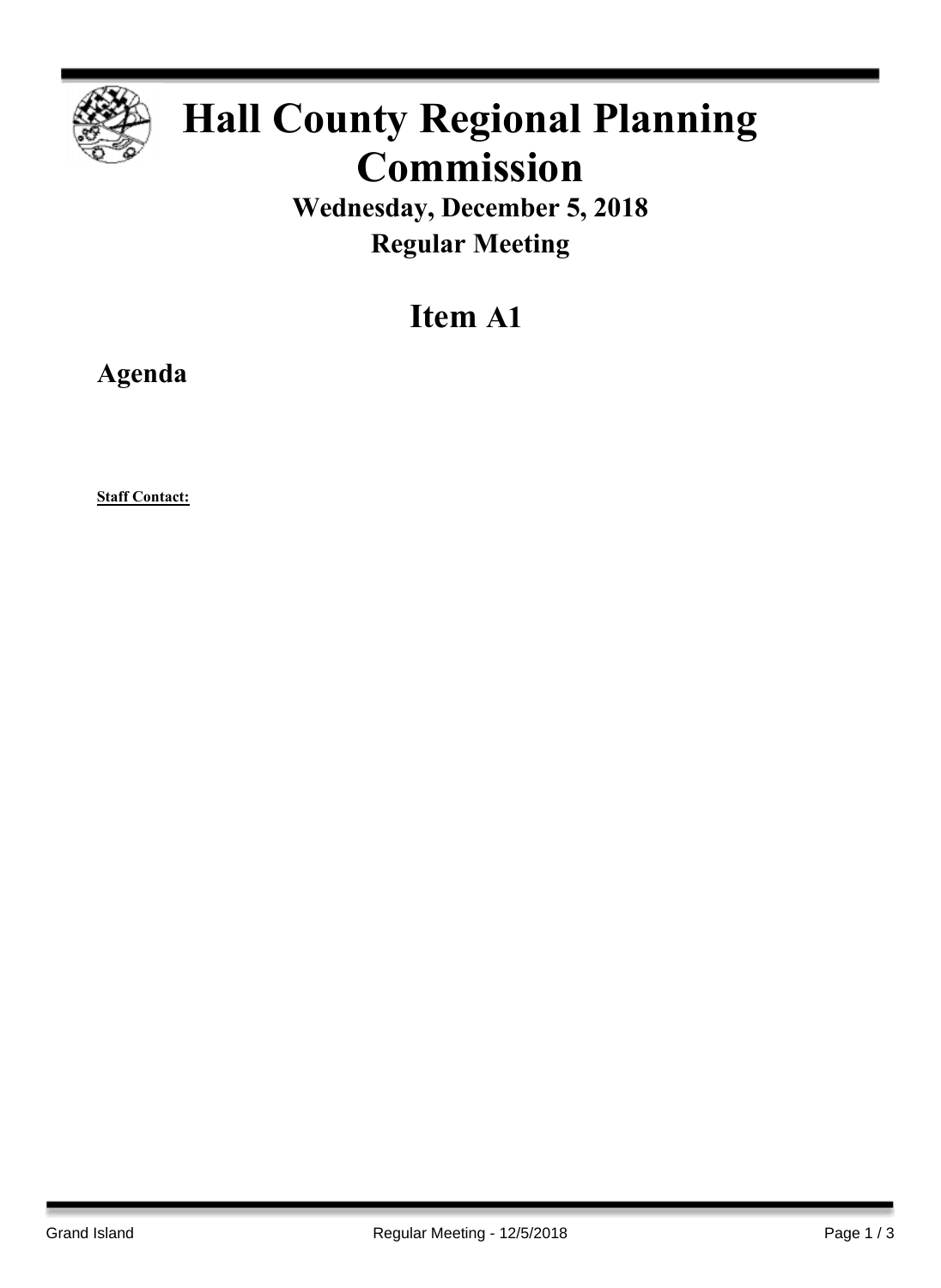

THE REGIONAL PLANNING COMMISSION of Hall County, Grand Island, Wood River and the Villages of Alda, Cairo and Doniphan, Nebraska

## **AGENDA AND NOTICE OF MEETING Wednesday, December 5, 2018 6:00 p.m. City Hall Council Chambers — Grand Island**

**1. Call to Order - This is a public meeting subject to the open meetings laws of the State of Nebraska. The requirements for an open meeting are posted on the wall in this room and anyone who would like to find out what those are is welcome to read through them**.

**The Planning Commission may vote to go into Closed Session on any Agenda Item as allowed by State Law.**

**The Commission will discuss and may take action on any item listed on this agenda.**

**The order of items on the agenda may be reorganized by the Chair to facilitate the flow of the meeting to better accommodate the public.**

- **2. Minutes of the November 7, 2018.**
- **3. Request Time to Speak.**
- **4. Redevelopment Plan –** Orchard LLC/Hoppe Homes P.C. Concerning a site specific redevelopment plan for CRA Area No. 26 to allow for redevelopment about 23 acres of property proposed for platting as The Orchard Subdivision located south of Capital Avenue and west of the Central Nebraska Railroad for the development of up to 181 units of single family detached and attached housing in Grand Island, Hall County, Nebraska. (C-06-2019GI).
- **5. Final Plat Bolanos Second Subdivision Grand Island- Located south of 4<sup>th</sup> Street and** west of Saint Paul Road in Grand Island, Nebraska. (2 lots, 0.998 acres). This property is zoned M2 Heavy Manufacturing.
- **6. Directors Report**
- **7. Next Meeting January 2, 2019.**
- **8. Adjourn.**

**PLEASE NOTE: This meeting is open to the public, and a current agenda is on file at the office of the Regional Planning Commission, located on the second floor of City Hall in Grand Island, Nebraska.**